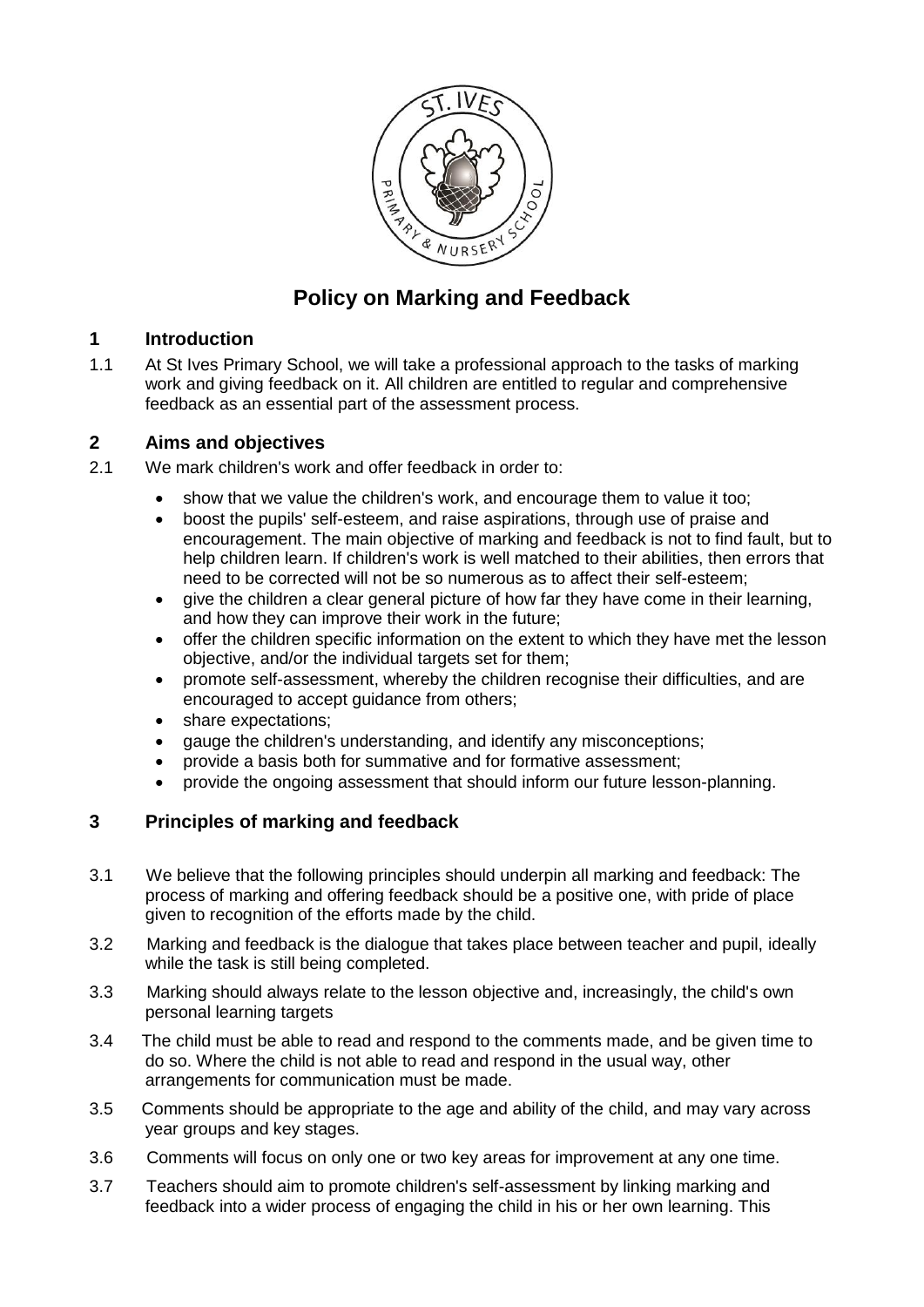includes sharing the learning objectives and the key expectations for the task right from the outset.

- 3.8 Whenever possible, marking and feedback should involve the child directly. The younger the child, the more important it is that the feedback is oral and immediate.
- 3.9 The marking system should be constructive and formative. A useful formula is this: 'praise, advice on improvement, more praise'.
- 3.10 For one-to-one feedback (teacher to pupil) to be effective, sufficient mutual trust must be established.
- 3.11 Feedback may also be given by a teaching assistant, or through peer review.
- 3.12 Group feedback is provided through plenaries too, and in group sessions.
- 3.13 Feedback will help a child to identify their key priorities for improvement or their next steps.
- 3.14 Teachers will note errors that are made by many children and use them to inform future planning.
- 3.15 Marking will always be carried out promptly, and will normally be completed before the next lesson in that subject (although this may not always be possible for longer pieces of work).

#### **4 Approach to marking**

- 4.1 Teachers will mark pupil's work at least once a week on an in-depth basis using a ratio of positive comments to one area for improvement indicated by appropriate colours. Green indicates positive/good and red highlights areas for improvement.
- 4.2 Work to be marked in depth includes: English, Maths, Creative Learning Journey, Home learning and Reading Records
- 4.3 Teachers will give clear strategies for improvement
- 4.4 Children will be allowed specific time to read, reflect and respond to the marking therefore positively affecting the child's progress.
- 4.5 Look for persistent errors and patterns of errors, rather than every error made; teachers will be selective and sensitive in marking, ie. not every incorrect spelling will be highlighted, only words that an individual child should be reasonably expected to know.
- 4.6 Each class employs 'talking partners' whereby children are encouraged to help assess each other's work and suggest ways to improve.

#### **5 Monitoring and review**

5.1 We are aware of the need to monitor and update the school's marking and feedback policy on a regular basis, so that we can take account of improvements made in our practice. We will therefore review this policy in two years, or earlier if necessary.

#### **Signed:**

**Date:**